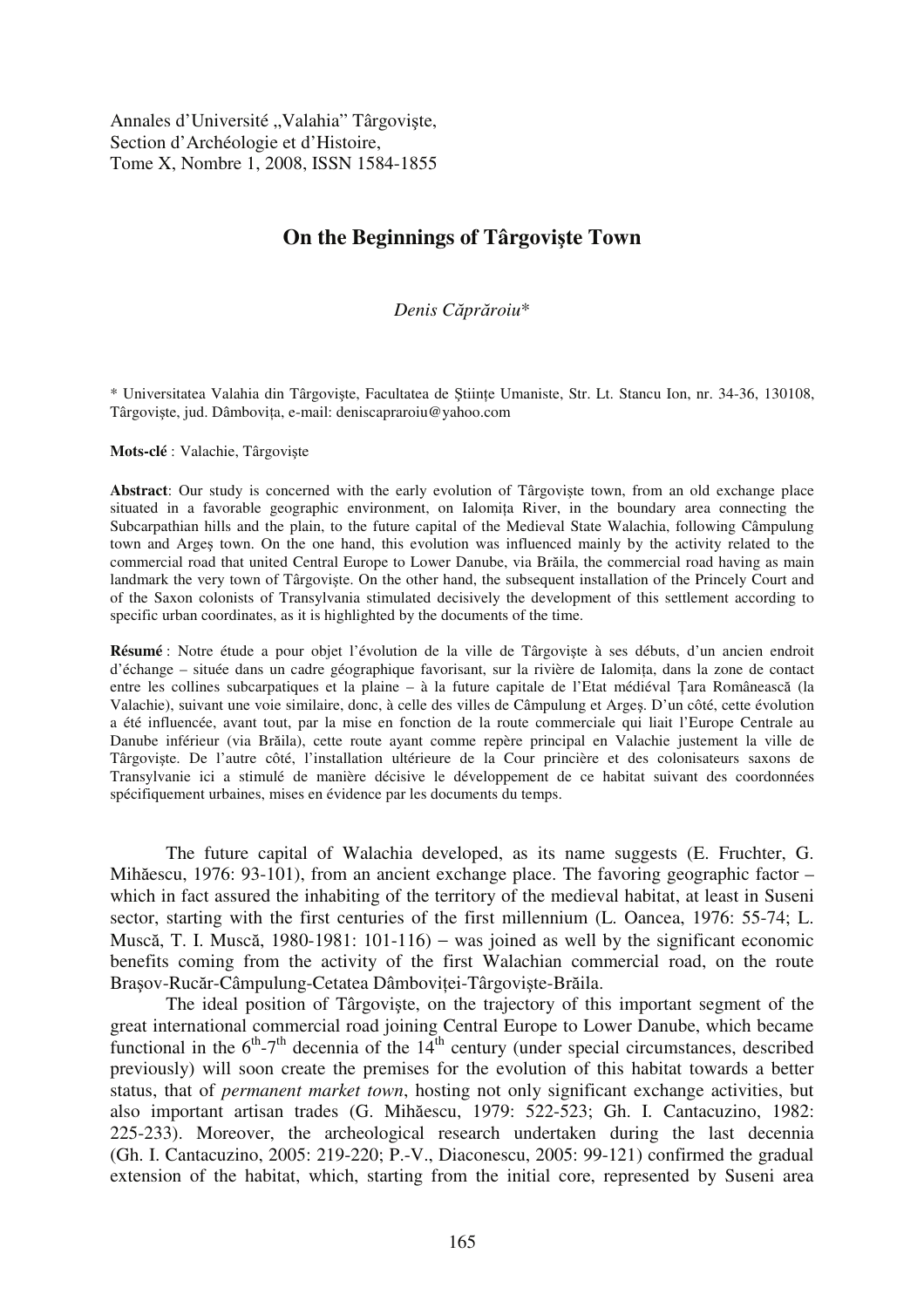(L. Muscă, 1998: 7-31), situated in the northern zone of the site, will integrate as well parts of the southern area, subsequently leading to the appearance of the "*târgul de jos"* ("downhill market town") (M. Oproiu, 1978-1979: 443-449; 1976: 129-133).

All these evolutions, attested archeologically and by documents, have been influenced by the early installation, at the moment when the international transit road became active, *in the area later occupied by the Princely Court*, of an administrative control point, defended by a large *trench*, of considerable dimensions<sup>15</sup>. Maybe these very circumstances made it possible to erect, right here, an impressive civil construction, considered to be "the oldest urban dwelling from the Romanian area, known so far" (N. Constantinescu, C. Ionescu, 1980: 57-58), with a rich numismatic inventory, dating before the year  $1394^{16}$ .

By the novelty of the way how it was built – two-storied, with tiled stove – but also by the exceptional ceramic material discovered inside it, this dwelling, belonging most likely to *an official* (P.-V. Diaconescu, 2005: 104-105) with delegated authority, controlling the custom-house activity<sup>17</sup>– appears to "illustrate the passage of this locality from the markettown stage to the incipiently urban stage", namely the transition, for the first time in Târgoviste, "from the rural dwelling, the hut, to the urban, two-storied dwelling" (P.-V. Diaconescu, 2005: 104-105).

Actually, the respective dwelling "represents the prototype following which, at the beginning of the  $15<sup>th</sup>$  century, appear the urban dwellings with cellar, which are bigger and more carefully built, which disappear as well in a fire, but not in 1394, but half a century later, during the conflicts of the rulers Vlad Dracul and Vlad Tepes with the Ottoman armies." From this perspective, it marks "a stage of better quality in the history of this settlement: *the town*." (P.-V. Diaconescu, 2005: 104-105).

The aspect of this settlement was, just as during the following centuries, elongated along the right terrace of Ialomita river, the buildings being placed on one side and the other of the Big Street (*Ulia Mare*), the main crossroads being situated in front of the administrative and customs point located on the territory of the future Princely Court. From this point left, westwards, the *road of Câmpulung*, and also a secondary artery that led to the permanent market, situated in the north, towards the initial core of the future private residence. Southwards, the settlement was delimited by the churches *Sfântul Ioan*, *Stelea* 

 $\overline{a}$ 

 $15$  The trench was discovered recently, in 1999, and, if subsequent researches confirm it, it might be "the oldest urban medieval fortification south of the Carpathians". According to the author of this discovery, "this constructive effort was obviously the result of a local military force, at a moment when the administration had probably moved from Cetățeni to Târgoviște, during a stage when the young Walachian State was extending itself southwards and eastwards - it may have been a control point of *the road of Câmpulung* and of the neighboring land" (P.-V. Diaconescu, 2005: 103).

<sup>&</sup>lt;sup>16</sup> "The town of the  $14<sup>th</sup>$  century records a moment of destruction by general fire, the houses and all the other households being burnt; substantial traces of the fire have been found around them up to a certain distance. The moment was dated using coins emitted by Mircea the Old (Mircea cel Bătrân) during the first part of his reign, and by Sraimir, the tsar from Vidin. It corresponds chronologically to the preying and plundering of Baiazid Ildîrîm on the occasion of the battle of Rovine which took place on October 10, 1394, when a series of settlements from Walachia became the victim of the Azaps and Akîngs. The interpretation of this massive fire that took place at the scale of the town, which troubled its existence, shows that Baiazid's action corresponds to the archeological reality of the whole town." (C. Ionescu, 1983: 65).

<sup>&</sup>lt;sup>17</sup> The *early* existence of a customs house in Târgoviste is confirmed by the act emitted on August 6, 1413, following the order of the reigning prince Mircea. So, in the privilege act given to the merchants of Brasov, which mentions very clearly the stages covered by the merchants on their *way to Brăila*, including the custom taken in *Târgovite*, the reigning prince mentions that he was renewing and consolidating in this way "the privileges they had had *from the ancestors of my reign*, concerning the custom, in the market towns of the country of my reign and on the road of Brașov, up to Brăila" (*DRH*, D, I, 1977: 198).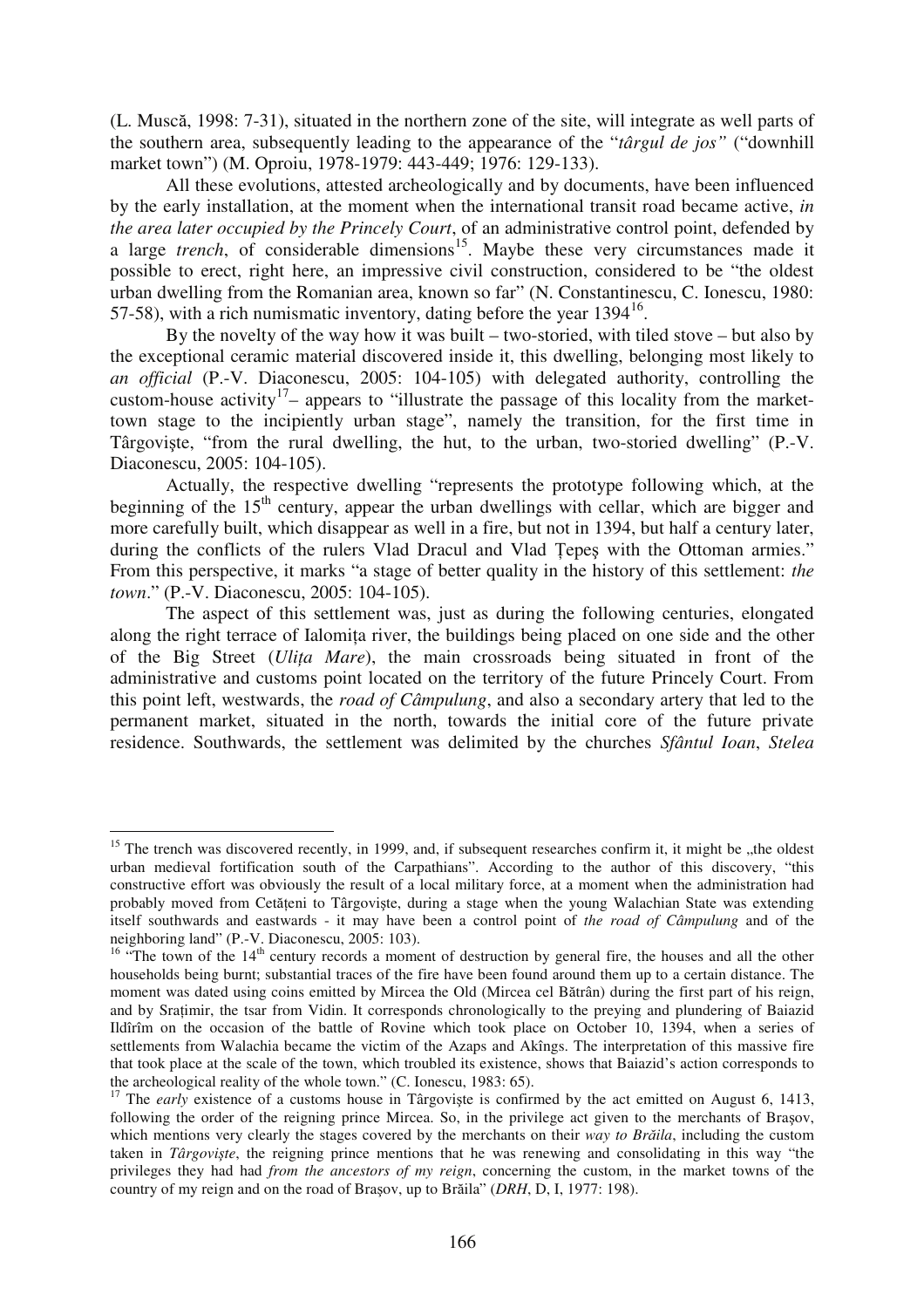*Veche* (P. Diaconescu, C. Ionescu, 1979: 353-366)<sup>18</sup>, *Sf. Nicolae Geartoglu*<sup>19</sup>, westwards by the churches *Târgului*, *Sfinii Voievozi* and *Nicolae-Androneti*<sup>20</sup>, and northwards by the permanent market place (*târgul de sus*, the future *Bărăției* market place) and by the Roman-Catholic church dedicated to *Saint Mary* built by the Saxon merchants from Transylvania (R. Gioglovan, 1978-1979: 141-173).

"The market town's area was marked by two axes, the long one oriented SE-NW, which had no more than 700 m, and the short one, oriented SW-NE, which did not go beyond 200-250 m, this width being recorded only in the area of the Princely Court (measured on the old road of Câmpulung), occupying a surface of about 15 ha, of which 7-8 ha inside the above-mentioned trench." (P.-V. Diaconescu, 2005: 103).

But, the extended limits of the town included, nevertheless, *Suseni* neighborhood, whose situation is special. Though it represents the area where the oldest traces of habitation of Târgoviște area were discovered, they preserve their rural character until late in the 15<sup>th</sup> century, when next to traditional huts appear the first urban dwellings, which are two-storied and have tiled stoves $^{21}$ .

However, at the passage between the  $14<sup>th</sup>$  and the  $15<sup>th</sup>$  century, after 1394, when the settlement is set on fire by the Turks, yet before its *status of capital* is attested<sup>22</sup>–, the reigning prince Mircea the Old (Mircea cel Bătrân) will install a *Princely Court* at Târgoviște (N. Constantinescu, 1987: 69-78; Gh. I. Cantacuzino, 1999: 127-154; 2001: 222-232), decisively stimulating the ascending evolution of the settlement situated on the bank of Ialomia River, which was back then undergoing a full process of consolidation of its urban structures. This happened in a particular historical context:

*On the one hand,* the enormous pressure exerted by the Ottomans on Bulgaria had determined the *submission* of the brothers Sisman and Sratimir, to the country of Târnovo and Vidin, respectively in 1388, and 1390. *On the other hand*, the fact that king Sigismund of Luxemburg (1387-1437) becomes king of Hungary means as well the continuation of the policy of catholic infiltration in the Balkans, practiced obstinately by his predecessor Louis le Grand. Consequently, Sigismund requires the submission of the tsar Sisman to the Hungarian crown and the latter accepts to start some secret negotiations. Finding out about it, the sultan

 $\overline{a}$ 

<sup>&</sup>lt;sup>18</sup> It is about a wooden church, on a base of bricks, whose dimensions are of  $6\times14$  m, built during the second half of the  $14<sup>th</sup>$  century. It has been considered that the church had a special importance, given the fact that here were buried some important characters, in tombs covered with gravestones (C. Ionescu, 1985: 40).

<sup>&</sup>lt;sup>19</sup> The archeological diggings that took place in 1988-1989 proved the existence of a wooden church that preceded the *Nicolae-Geartoglu* church made of bricks. Moreover, outside was found as well a half-buried hut, on whose floor was found a treasure made up of 290 coins, which were seriously burnt, belonging to the first monetary emission of the reigning prince Mircea, which ceases in 1394. This confirmed both the generalized fire that happened in 1394, and the existence of a first church whose presence is certain in the  $14<sup>th</sup>$  century (P.-V. Diaconescu, 2005: 105).

<sup>&</sup>lt;sup>20</sup> It was noticed that, except for the Market Town's Church (*Biserica Târgului*), whose moment of construction was impossible to grasp precisely (before or after 1394), all the churches mentioned above have, as a first building stage, a wooden structure (P.-V. Diaconescu, 2005: 103).

<sup>&</sup>lt;sup>21</sup> See the dwelling discovered near *Sfântul Gheorghe Church*, "having belonged, of course, to some wealthy townsman" and dating from the end of the  $15<sup>th</sup>$  century (G. Mihăescu, 1980-1981: 117-134).

<sup>&</sup>lt;sup>22</sup> Here, we refer to the famous paragraph of Johann Schiltberger' travelogue: participant in the battle of Nicopole, he remembers that he was *"in Walachia, in its two capitals which are called Agrich (Arge) and Türkoich (Târgovite)"* (*C*-*l*-*tori str*-*ini despre* -*rile române / Foreign travelers on the Romanian Countries*, I, 1968: 30). If the identification of the second town as being Târgovite is non-equivocal, and all the specialists agree about it, the data when Schiltberger could have noticed this reality remains a subject for discussion. This is because the Bavarian author crossed the Romanian territory twice: firstly, on his way to Nicopole, in 1396, and secondly when he returned from prison, about 1427. If some historians, like M. Holban (Călători străini despre *tările române*, I, 1968: 27), opted for the variant of his passing through Târgoviște on the occasion of his first trip, others considered that it was possible as well that the respective story might be related to the moment of his return from his long Asian pilgrimage (Gh. I. Cantacuzino, 1970: 101).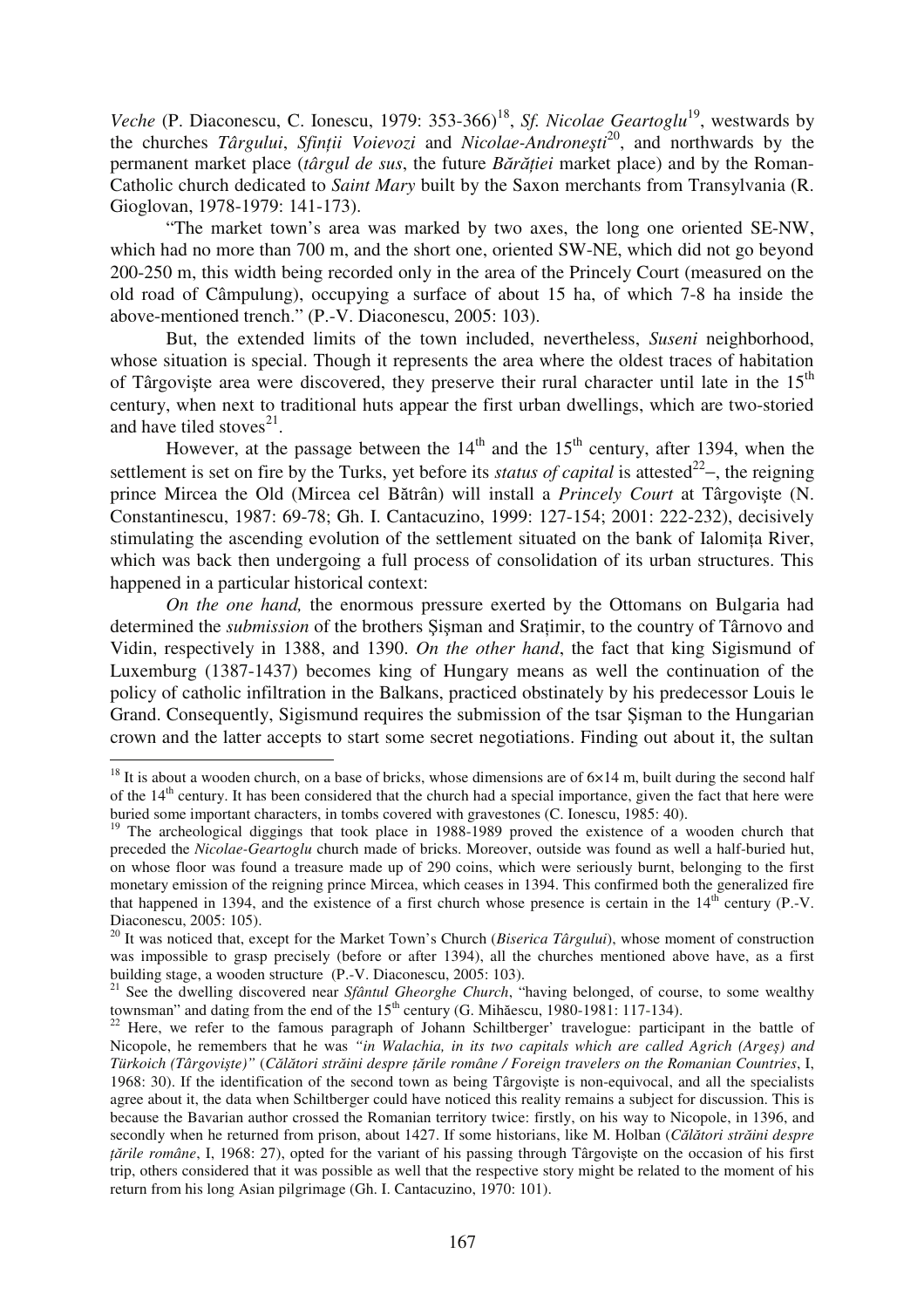Baiazid decides, however, to make central Bulgaria disappear, which happens quite rapidly, in the summer of 1393 (A. Decei, 1978: 61-62).

During the respective campaign, the fall of Târnova and Nicopole was followed by the siege and conquering of Silistra, which had previously been the possession of the Walachian reigning prince, Mircea cel Bătrân<sup>23</sup>. Reacting violently to this loss, the reigning prince from Arges will attack and destroy, during the period following immediately after this event, the groups of Akîngis from *Karinovasi*, at the southern foot of the Balkan Mountains, the Turkish chronicles abundantly reflecting the echoes of this expedition (A. Decei, 1978: 62).

As a consequence of Mircea's "cheeky" behavior, the sultan Baiazid will set out personally against Walachia, in the autumn of 1394. Without going further into the details of this controversial campaign (P. P. Panaitescu, 2000: 297-230), we will content ourselves with noting, here, its main consequences: the coming of Vlad "the Usurper" ("*Uzurpatorul"*) in Arges and the setting on fire of Târgoviste.

We consider that the burning of the settlement itself - while other towns, like Arges or Câmpulung were spared - denotes the fact that in that conjuncture it had the quality of main residence of the reigning prince Mircea<sup>24</sup>, whose northern parts of the *country* had been stolen, but who had remained, yet, master of the territories situated east of Dâmbovia. The fact is confirmed by the provisions of the treaty of Brasov, from March 7, 1395, where Mircea cel Bătrân guaranteed to Sigismund of Luxemburg and his armies "free, peaceful and secure passage, as well as adequate food" in the event of organizing an anti-Turkish campaign "in the area of Dobrotici or in any other lands, walled towns, counties, gorges, ports or any other places *submitted to our mastership and obeying us* (our underlining)" (*DRH*, D, I, 1977: 140-  $(141)^{25}$ .

After the removal from the throne, in 1397, of Vlad *the Usurper* (P. P. Panaitescu, 2000: 330-332), and the association to his reign of his son, Mihail<sup>26</sup>, the reigning prince Mircea will return to Arge, allowing his son to reside in *the second capital* of the country: *Târgovite*.

"The situation of Mihail was subordinated to his father, he was not an associate with equal rights. But he had some special mission, maybe a part of the army was under his command and had a different residence than his father. Mircea was living in Arges, the old capital: almost all his chronicles are dated from this town (...), it is probable that the great reigning prince died in Arges as well, not far across the hills from Cozia monastery, which houses his body for eternity. In exchange, Mihail was living in Târgoviste, the commercial town that held, on the valleys of Ialomita and Dâmbovita, the commerce with Brasov through the pass of Bran. The document mentioning him as associate to the reign is dated from Târgoviste (...) *from the town of my reign itself (DRH, B, I, 1966: 84).* Târgoviste is therefore Mihail's town, the place where he had his own court...

After Mircea's death, Mihail did not move to the ancient princely court from Arge,

 $\overline{a}$ 

 $2<sup>23</sup>$  In the act of January 20, 1390, Mircea called himself "reigning prince of Walachia, duke of Făgăraș and Amla, administrator of Severin, ruler of the lands of Dobrotici and *reigning prince of Dârstor*" (*DRH*, D, I, 1977: 122).

 $24$  The fact is fully confirmed in Schiltberger's memories, who had passed, in 1396, through the two capitals of Walachia, *"called Agrich (Arge) and Türkoich (Târgovite)"*.

<sup>25</sup> Even P. P. Panaitescu highlighted the fact that *"This alliance treaty shows interesting facts and situations."* So, "reminding the Romanian forces that are to take part in the battle and especially mentioning *the lands of Dobrotici* (*p*-*rile lui Dobrotici*) is a proof that *Mircea was not a runaway in Ardeal, but was holding his army in the east, and some of the towns of Dobrogea were still bearing his name"* (2000: 309).

<sup>&</sup>lt;sup>26</sup> The moment when Mihail becomes associated to the reign of his father is still a controversial topic for the Romanian historiography (P. P. Panaitescu, 2000: 63).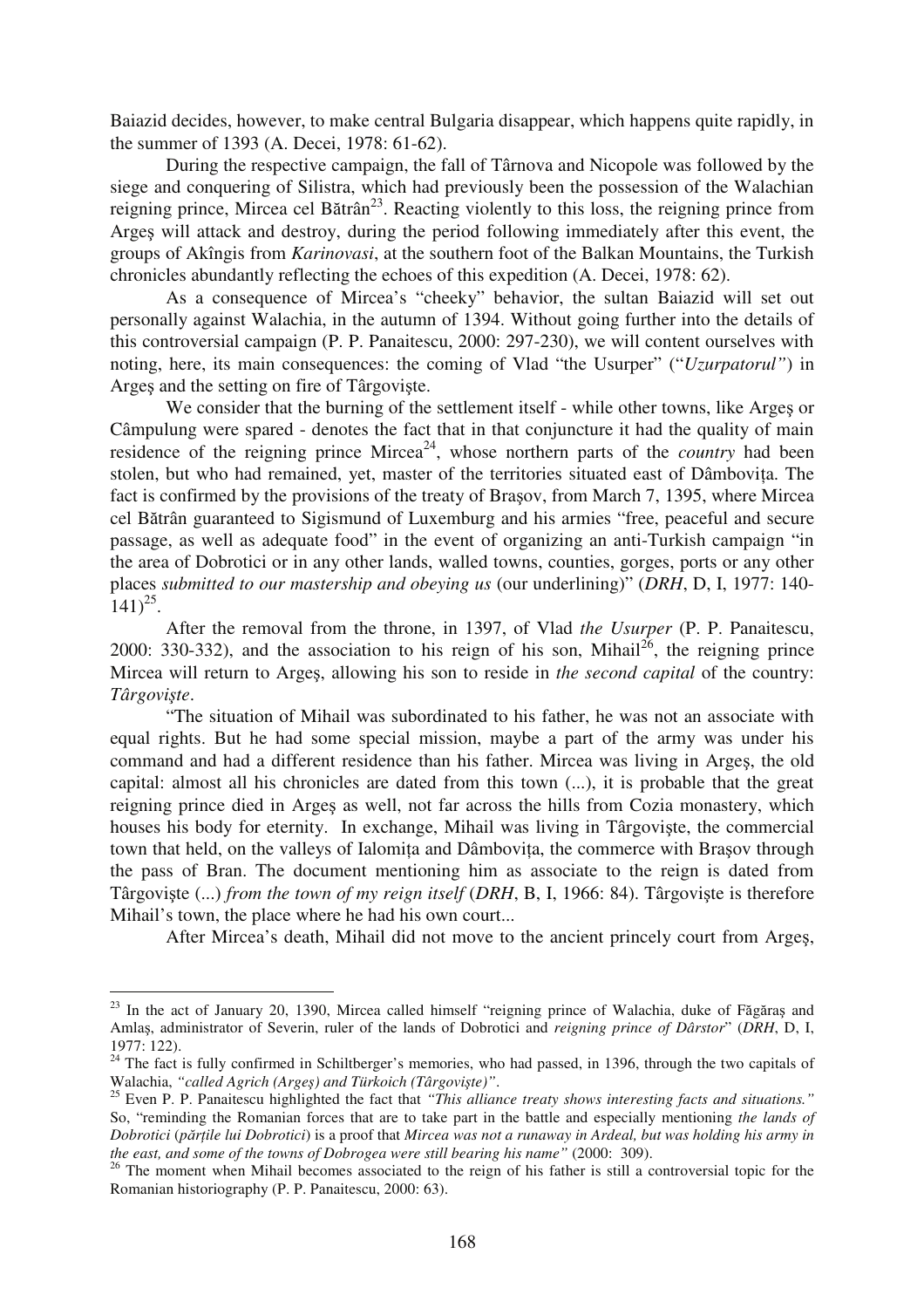but continued to stay in his new court from Târgoviște<sup>27</sup>. After him, there remained here, in the richer town, placed on the great commercial road, other reigning princes. *This explains the change of the capital of the country from Arge to Târgovite*" (P. P. Panaitescu, 2000:  $64-65)^{28}$ .

The fact that the princely court was established in Târgovite will attract, just as we have highlighted, "first of all the great boyards (landlords), which were part of the princely council, and then other princely assistants and servants, who, moving next to the reigning prince, contributed to the improvement of the town and at the same time, increased its population. In order to satisfy the demands of the Princely Court (...) in the new capital come and settle down artisans, merchants and numerous townspeople, which in turn will attract the intensification of the economic activity" (C. Moisescu, 1979: 11).

Fully in agreement with the facts highlighted so far, we should mention, as a special event, the settling of the Saxon *guests* from Transylvania in Târgoviste, in the area later known as *Fundătura Brașovului*, immediately near *târgul de sus (Bărăției* market place). The contribution, both material and spiritual, of this population to the affirmation of the urban character of Târgoviste town is undisputable. So, beside bringing with them their specific economic preoccupations, the new-comers will also have a decisive contribution to the improvement of the architectonic aspect of the capital situated on Ialomita river (R. Gioglovan, 1978-1979: 141-173).

A special positive influence concerning the stimulation of the economic potential of Târgoviștei will go to the setting up, here, by Mircea cel Bătrân, of a unique custom house meant for the commerce practiced by the people from Lvov - in the privilege act of 1403, renewed in 1409, the Walachian reigning prince addresses the merchants "from the country of the father and brother of my reign, Vladislav, and from the country of the brother of my reign, the great prince Vitold", who *will pay custom only in Târgovite*, where they sell their merchandises; the reigning prince claimed the right to be the first one to buy from their merchandises what he needed for his court, then they would be free to go anywhere, from the gangways of Danube to the passes of the mountains (P. P. Panaitescu, 2000: 120-121).

A natural consequence of all these evolutions is the fact that Târgoviste appears in the document of 1417-1418 as a fully constituted *town*: the act is emitted by Mihail, as associate reigning prince ("...Ioan Mihail voievod, fiul preadulcelui Io Mircea, binecredinciosului i de Hristos iubitorului și *singur stăpânitorului*, marelui voievod..." reigning prince Ioan Mihail, son of the very sweet reigning prince Mircea, the faithful, Christ-loving and *only reigning prince…), from his princely court and his princely town ("din îns*-*i casa domniei mele i din însui oraul domniei mele")* (*DRH*, B, I, 1966: 84).

 $\overline{a}$ <sup>27</sup> See the document of June 22, 1418 (*DRH*, B, I, 1966: 86-88).

 $2^8$  Going over this reasoning again, L. Rădvan mentioned, recently, the essential landmarks of the abovementioned process: "In the multiple princely court system of the country, the reigning prince preferred a main residence, generally orienting himself towards that court that held a favorable geographic and strategic position. Because of the extension of Walachia towards south-east, Arges town lost the favorable position it had held previously, being too close to the mountains and to Transylvania, but too far from the Danube. Under these circumstances, naturally, from the beginning of the  $15<sup>th</sup>$  century, the reigning prince preferred a residence situated more towards the center of the country, a condition met by Târgoviste, as its connections with all the other parts of the country were better assured and its administrative position was better as well. This geographic position, to which we can add the economic interests (the fact that Târgovite was situated on an important commercial road) and the political interests, will determine, after Mircea cel Bătrân, the choice of this town as the country's main princely residence" (2004 : 487).